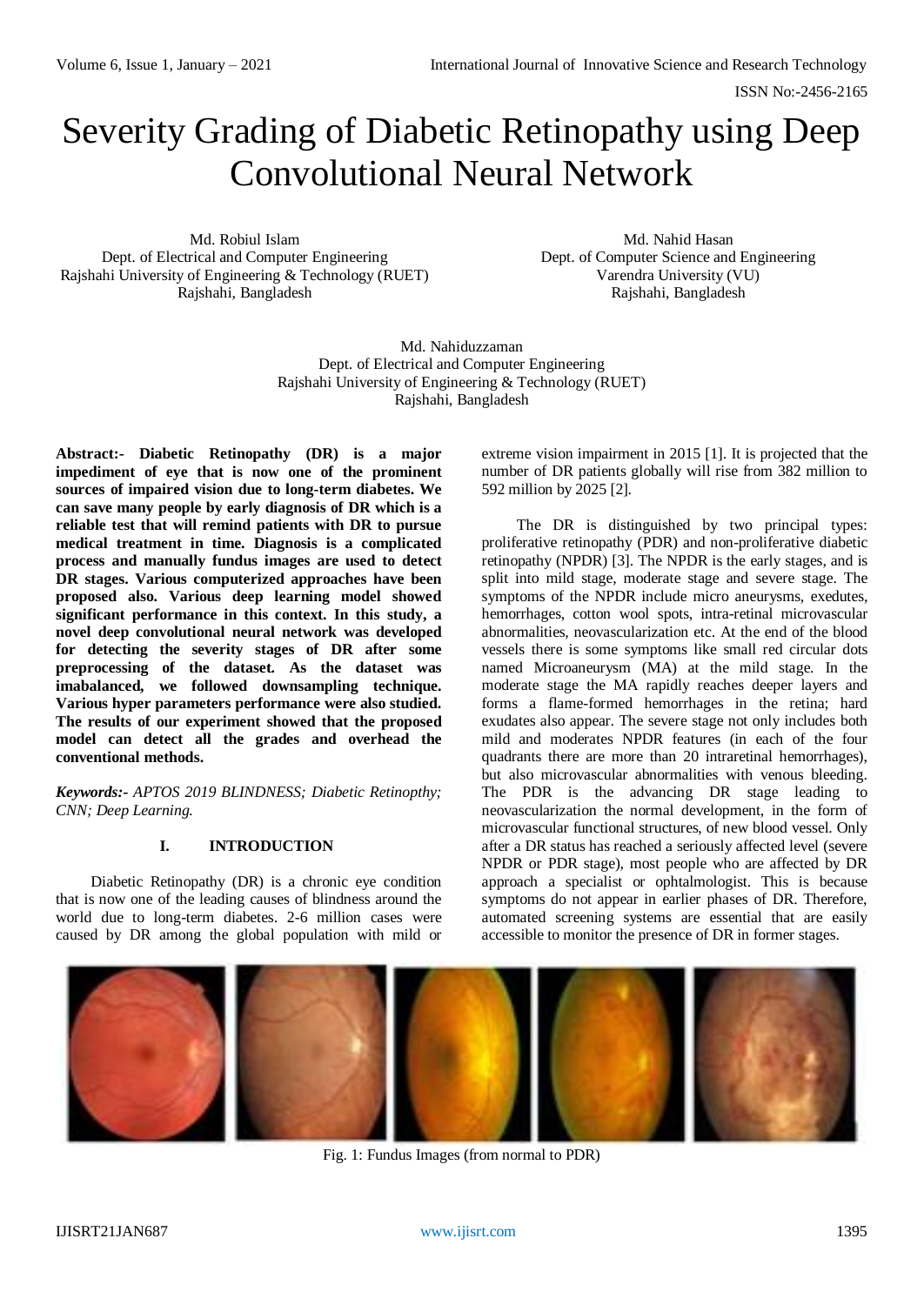For the diagnosis of DR, the colour fundus images are used. The physical analysis is carried out by highly qualified field experts and therefore is costly in case of time and expensive. It is therefore necessary to practice computer vision techniques for analyzing the fundus images automatically and support the doctors/ radiologists.

The usage of the convolutional neural networks or CNN for classification of image has become very popular in recent years. Using CNNs, large-scale image recognition tasks have been simplified [4]. CNNs often have less connections computationally than fully connected architectures, making it simpler and faster to train.

In this research, a deep convolutional neural network was developed for the detection of diabetic retinopathy severity levels. It was an image-level observation. In this analysis, an imbalanced dataset was categorized based on severity via a downsampling technique, and all DR stages were classified by our proposed method. The rest of the article is organized as follows: Section 2 defines the related work. The third section presents the preprocessing techniques and content associated with network structure design. Section 4 presents research findings and a summary in section 5.

# **II. RELATED WORK**

Early work on the grading of diabetic retinopathy was focused on hand-crafted features such as hemorrhages, microaneurysms, hard exudates, soft exudates, optic discs etc. and blood vessel calculation. Then the grading was performed by various machine learning methods using these extracted features [5-8], i.e. K-nearest neighbor (KNN), support vector machine (SVM) and Gaussian mixture model. The main issue of these traditional machine learning approaches is that they need to extract the complicated characteristics from the fundus images manually using image processing technologies. But it is troublesome to retrieve all the complex characteristics from the Fundus pictures by this manual feature extraction. And the accuracy of the diagnosis is most often poor.

For example, Acharya et al.[5] applied morphological image processing techniques for extracting four prominent features from raw images of blood vessels, microaneurysms, exudates, and hemorrhages and fed them to the support vector machine (SVM) for automatically diagnosis eye health. Casanova [6] used methods of Random Forest and logistic regression to detect fundus images as DR or Non-DR and determine the probability of DR. E. V. Carrera et al. [7] exploited image processing techniques in order to distinguish features-- micro-aneurysms, blood vessels, and hard exudates and provided to support vector machine (SVM) for grading DR. The prime objective is to identify the severity of nonproliferative diabetic retinopathy in any retinal photo automatically. In order to detect the features which are later fed as an input to an artificial neural network (ANN) for an automated classification, Nayak et al. [8] utilized morphological image processing and texture analysis techniques on the fundus images.

Deep learning algorithms for DR grading have become popular in the last few years. For the recognition of DR severity, there are primarily two types of deep learning approaches. The first category is the lesion-level method [8, 11, 12] that uses tiny lesions' location information, such as microaneurysms, hemorrhage, to assess the output of DR grading.

Quellec et al. [9] used CNN methods for detecting DR and segment DR lesions automatically by generating heatmaps of the convolutions layer. In order to achieve an optimal DR solution, Mansour, Romany F [10] applied AlexNet DNN. The DR model used a multilevel optimization measure which includes pre-processing, Gaussian mixture model (GMM) for segmenting concept region, connected component analysis for localizing the region of interest (ROI), high-dimensional features extraction from AlexNet DNN, linear discriminant analysis (LDA) and principal component analysis (PCA) for the selection from extracted features and support-vector-machine as classifier to ensure optimal five-class DR classification. Jiang et al. [11] developed a D-Net framework using encoder-decoder technique, which segment the blood vessels. Sheik Muhammad Saifu et al. [12] developed a novel deep convolutional neural network that detects at an early level, recognizing all DR sign microaneurysms (MAs, as well as properly assigning label images to retinal fundus images, grading into five classes. Pratt et al. [13] has built a CNN architecture and data augmentation which can recognize the complicated features involved in the Retina classification task and thus provide automated and user-free diagnosis. Different ensemble models were also suggested. Ensemble method combine several machine techniques into one predictive model [16, 17, 18].

The second category is image level observation to train a classifier model for differentiating directly between DR scores [19, 20]. V. Gulshan et al. [19] suggested an inceptionv3 architecture to grade DR. Gargeya et al. [20] developed a CNN network for DR grading measurements.

Again, previous works can be categorized into two categories: first, binary classification [8, 14, 15] where the images of the fundus are classified as either Normal or DR. The severity of DR is overlooked here, another is multi-class classification where the images of the fundus are classified into five, sometimes four classes according to their phases of severity [13, 16].

# **III. PROPOSED MODEL**

# *A. Dataset Description*

We utilized the new Kaggle dataset named "APTOS 2019 Blindness Detection" which was given by Aravind Eye Hospital for diagnosing [21] and to prevent the disease of diabetic retinopathy among country people where medical screening is difficult to implement. 5590 high-resolution fundus images are available in the dataset. As it is a competition dataset, 3662 images come with labels of their ground truth. Each picture was scored the severity of the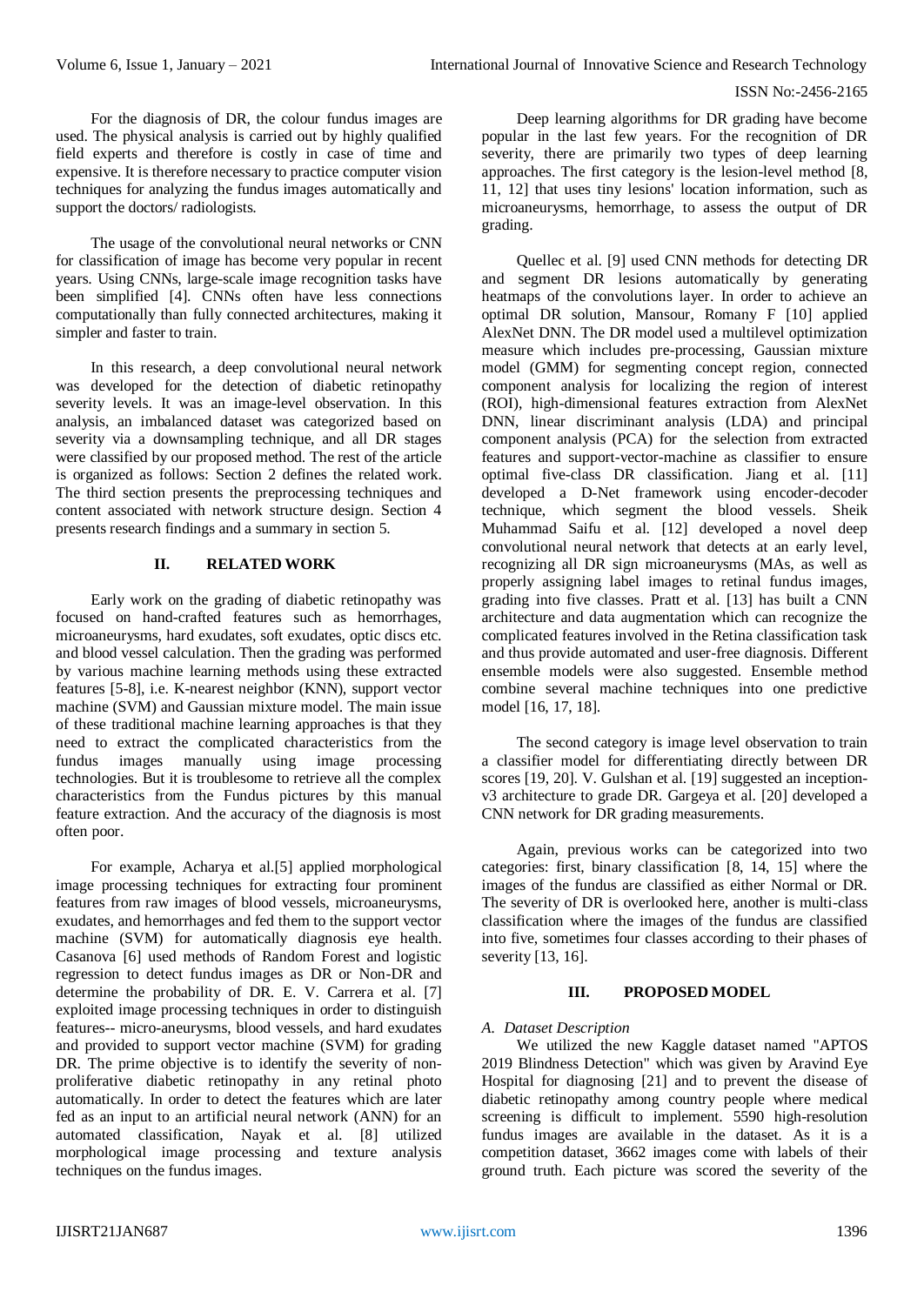diabetes retinopathy at a scale between 0 and 4: Normal is 0, Mild is 1, Moderate is 2, Severe is 3, Proliferative DR is 4.

| .<br>PARADEL CEANS PRIMPUTION |                           |  |
|-------------------------------|---------------------------|--|
| <b>DR</b> Grade               | <b>Number of Examples</b> |  |
| normal $\rightarrow 0$        | 1805                      |  |
| mild $\rightarrow$ 1          | 999                       |  |
| Moderate $\rightarrow$ 2      | 370                       |  |
| Severe $\rightarrow$ 3        | 295                       |  |
| $PDR\rightarrow 4$            | 193                       |  |

TABLE I. DATASET CLASS DISTRIBUTION

## *B. Preprocessing*

Prior to the model deployment, data preprocessing or data cleaning is a key step. Prior to our model implementation we conducted multiple preprocessing measures on input data sets. The goal of pre-processing is to optimize image data to remove unnecessary distortions or to enhance those image characteristics appropriate for further processing and analysis.

Images from different sources came in the dataset. Images are subjected to a diversity of lighting environments. Some photographs are very darkened and hard to envisage. Various color lighting is often unclear. Another issue is that we can have the useless dark regions for those pictures, as seen in the figure 1(c).

## *1) Cropping:*

It is necessary to cut out the useless regions, because when we decrease the size of the picture, the informative regions become too tiny. First of all, we cut off the useless dark areas from the photos by means of the crop circle. Here after cropping, the resultant image is a color image, e.g. we do a colour version of the crop circle because in this problem the colour image provides better information of demonstration than the gray scale image. Most of the previous works developed have modified over the grayscale image to escape computational costs, but the color version offers better demonstration information that offer better accuracy.



Fig. 2: Fundus Images after preprocessing

#### *2) Resizing:*

The images are high-resolution fundus images in the dataset. They have a variety of resolutions such as 1050 x 1050, 3888 x 2951, 2416 x 1736 and so on. For implementation into a deep convolutional neural network (CNN), all input images should be of the same resolutions. The lesions, the features of diabetic retinopathy in the images are very small in size. When photographs are reduced to very smaller resolution, these small lesions can often disappear. Furthermore, the parameter size can be significantly increased with a much higher resolution input. So, to unify the size of images we resize our images into a moderate size of 412 x 412 pixels.

#### *3) Image Enhancement and Noise removal:*

Images also contain various forms of noise attributable to various sources (measuring device). Next, we blur the pictures for sharpening details. Image-blurring techniques lead to noise reduction. The smoothing of the picture can be accomplished in several ways. To smooth the image, we used a Gaussian filter. The smooth picture was then separated from the original image (the resultant distinction is denoted as a mask). This means that a maximum of high-frequency components that were canceled by smoothing filters are present in the resulting picture (mask). This mask was added to the main input images to increase the high-frequency constituents.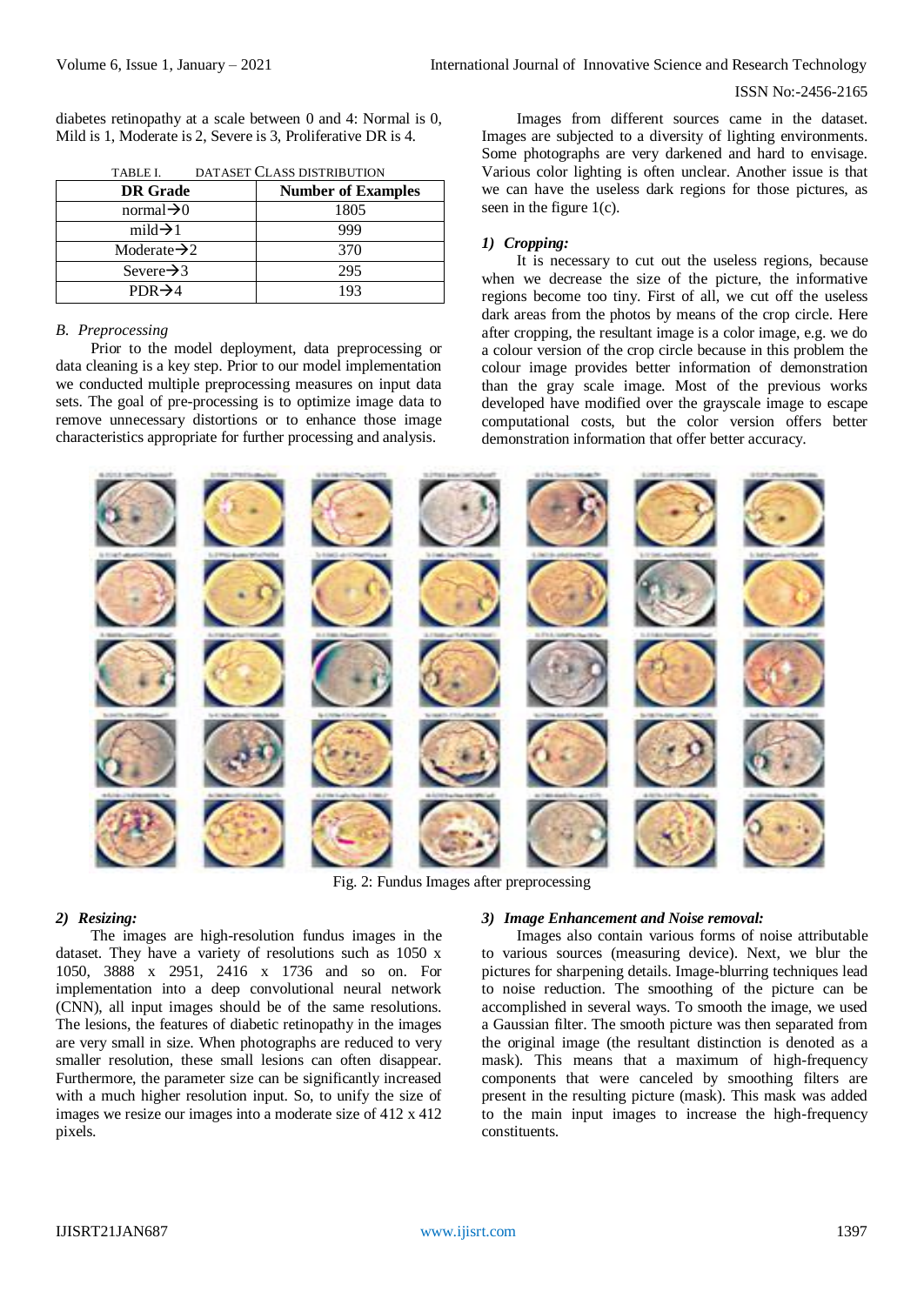## *4) Downsampling:*

From the table I we can see that our dataset is an imbalanced dataset. This will hamper our model to learn all the grading properly. So, we downsampled the two major labels (Normal and Mild) to average size of the dataset. The rest of the labels remain the same. The downsampling process was done by random selection.

| TABLE II. | DATASET DISTRIBUTION AFTER DOWNSAMPLING |
|-----------|-----------------------------------------|
|-----------|-----------------------------------------|

| <b>DR</b> Grade          | <b>Number of Examples</b> |  |
|--------------------------|---------------------------|--|
| normal $\rightarrow 0$   | 700                       |  |
| mild $\rightarrow$ 1     | 700                       |  |
| Moderate $\rightarrow$ 2 | 370                       |  |
| Severe $\rightarrow$ 3   | 295                       |  |
| $PDR \rightarrow 4$      |                           |  |

## *C. Model Architecture Design*

We developed a deep convolution neural network shown in the fig. 4 to measure diabetic retinopathy. Convolution Neural Network (CNN) has demonstrated noteworthy computer vision and image recognition results recently. CNNs is made easy to use for large scale image recognition [4]. The ImageNet dataset was used for training a deep convolutional neural network to classify 1.2 images [22]. The building blocks of the CNN are three fundamental ones: convolutionlayers, on-site activation and pooling layers. There can be several fully connected layers at the end of the classification task, along with a classification layer.

For extracting different features from the input images convolution layer is used. The convolution operation between the input image and a filter of a given size of (k x k) is done in this layer. The dot product is taken between the filter and the portions of the input image by sliding the filter over the input image with respect to the filter size of (k x k). The output is referred to as the feature map that provides us with image details, such as the corners and edges. Then, to learn some other features of the input image, this feature map is fed to other layers. By splitting the input image into small patches with a sliding window manner and calculating the max or min or average of each patch, down-sampling is performed by the pooling layer on a given input image or feature map. The activation function determines what model information should be fired forward and which information should not be given at the end of the layer. It makes the network non-linear. There are a number of activation functions commonly used including ReLU, Softmax, tanH and Sigmoid.

Deep Convolutional Neural Networks are data driven or data consumer. As our dataset size was moderate in size, we used transfer learning technique for a good initialization of our network. Vgg19 model was used as the pre-trained model where the weights were trained on large ImageNet dataset previously. The extracted features from vgg19 were deployed to a channel-wise attention like module shown in Fig. 4. These extracted features from the vgg19 model contain the highlevel demonstration of the input image and it's tough to learn the detailed feature for each grade of DR. Actually, we were inspired by the attention module of the work [23]. They proposed a novel disease-specific attention module to learn detailed semantic features of DR and DME (Diabetic Mecular Edema) diseases. From this attention module which has channel-wise attention module followed by spatial-wise attention module, we used only a kind of channel-wise attention followed by a GlobalAveragePooling layer and two final fully connected layers. We squeezed the spatial information from the extracted features of vgg19 to get two kinds of global spatial features (max and average). After that, these were fed into two dense layers (not shared as in [23]) to produce the channel-wise map. After obtaining the attention map, we multiplied (element-wise multiplication) it with the original feature maps extracted from vgg19. It provides severity-specific features

# *D. Training Process*

After downsampling our imbalanced dataset we got a moderately balanced dataset. After that we split our dataset to train set for training our model and test set for testing at a ratio of (4:1). We folded our training dataset to five folds with a stratified K-fold cross validation to make sure each set contains around the same proportion of examples from every objective class as the whole set. The remaining folds were used to train the model when a fold was applied for validation. Cross Validation of stratified K-fold helped prevent overfitting issues. After the learning was done, we calculated our model's accuracy against our test set. Again, the rate of the missed diagnosis is significant for clinical uses. So, accuracy is not enough. We further calculated the precision and recall.



Fig. 3: Vgg19 model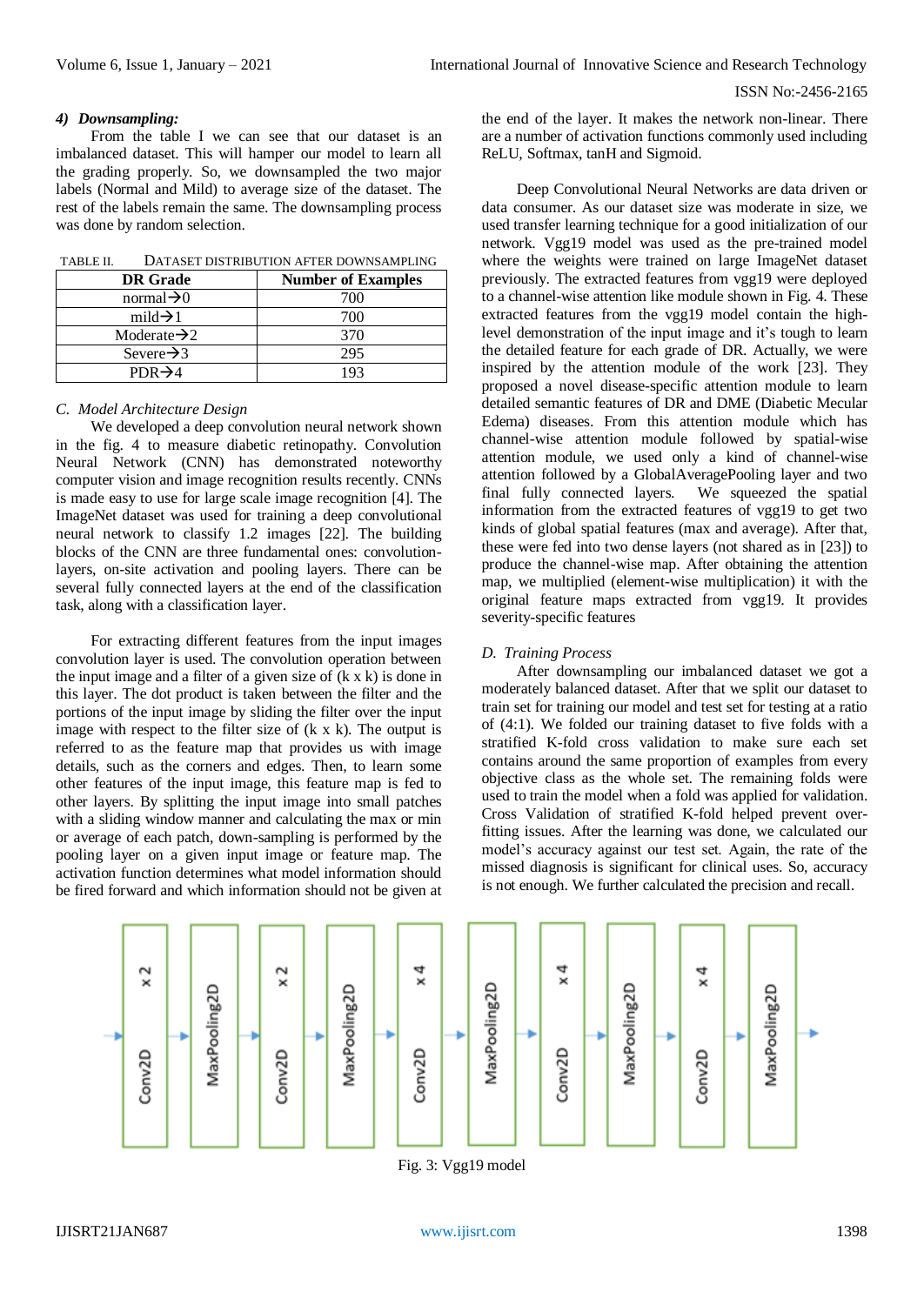

# **IV. RESULT ANALYSIS**

#### *A. Experimental Setup*

We ran our developed CNN model in Google Colab Pro with GPU T4 support using Tensorflow python library. One of the key hyperparameters in modern deep learning systems is Batch size. Practitioners also choose to use a larger batch size to train their model because it permits machine speedups from GPU parallelism. It is well recognized, however, that too big a batch size can result in poor generalization. We checked our model for different batch sizes. It provided best result for the batch size of 32.

Another hyper-parameter that controls how often we change our network's weights with respect to the loss gradient is the learning rate. The lower the value, the slower the downward slope we move along. We set the rate of learning to 0.01.

In addition, to minimize the loss function, optimizers update the weight parameters. The loss function serves as a reference to the terrain reminding the optimizer whether it moves in the correct direction to hit the bottom of the valley, the global minimum. For the training part of a deep learning model, it is necessary to choose an optimizer. A better optimizer will dramatically speed up the training process, avoid the low local optima, and give a better learning outcome. We used Root Mean Square Propagation (RMSProp) as the optimizing algorithm for our model.

# *B. Evaluation Metrics*

To measure the quality of a model, various evaluation metrics are used. Using accuracy, precision and recall assessment metrics, we assessed our proposed model.

**Accuracy:** On a given test dataset, the accuracy of a classifier is the percentage of the test set samples correctly identified by the classifier:

$$
Accuracy = (TP + TN)/(TP + TN + FP + FN)
$$
 (1)

**Precision:** It tells us, how many are really positive out of all the predictions that our model says are positive? Or, with all the positive predictions, what proportions are really positive? Precision may be called a measure of reliability, i.e. what percentage is actually positive for samples labelled as positive.

$$
Precision = TP/(TP + FP)
$$
 (2)

TP is True Positive in the formula above, and FP is False Positive. Wherever TP (True Positive) is the quantity of properly classified occurrences of the observed class, TN (True Negative) is the quantity of negative samples correctly classified by the model, FP (False Positive) is the quantity of negative occurrences improperly classified as positive, and FN (False Negative) is the quantity of positive samples inaccurately classified as negative.

**Recall:** Recall is a metric of completeness, i.e. what proportion is classified as such by the positive samples.

$$
Recall = TP/P = TP/ \t(TP+FN)
$$
\n(3)

**Confusion Matrix:** A confusion matrix is a table often used to characterize a classifier's performance on a test data set for which the ground truth values are specified.

#### *C. Results and Discussion*

Table III shows the model evaluation accuracy for varying sizes of batch. We can see that with the increasing number of batch size the model's accuracy also increase but to a certain limit. We got best accuracy when the batch size was 32.

TABLE III. MODEL EVALUATION FOR VARIOUS BATCH

| <b>SIZES</b>      |                 |  |
|-------------------|-----------------|--|
| <b>Batch Size</b> | <b>Accuracy</b> |  |
|                   | 85.3%           |  |
| 16                | 88.6%           |  |
| 32                | 95.4%           |  |
|                   | 91.2%           |  |

Fig. 5 shows the overall result of our model's evaluation. We can see that model is slightly biased towards the negative classes (No DR and Moderate) which has more training samples than others during training. Nevertheless, for highly imbalanced dataset accuracy is a deceptive metric. Although we have downsampled our dataset, it is not totally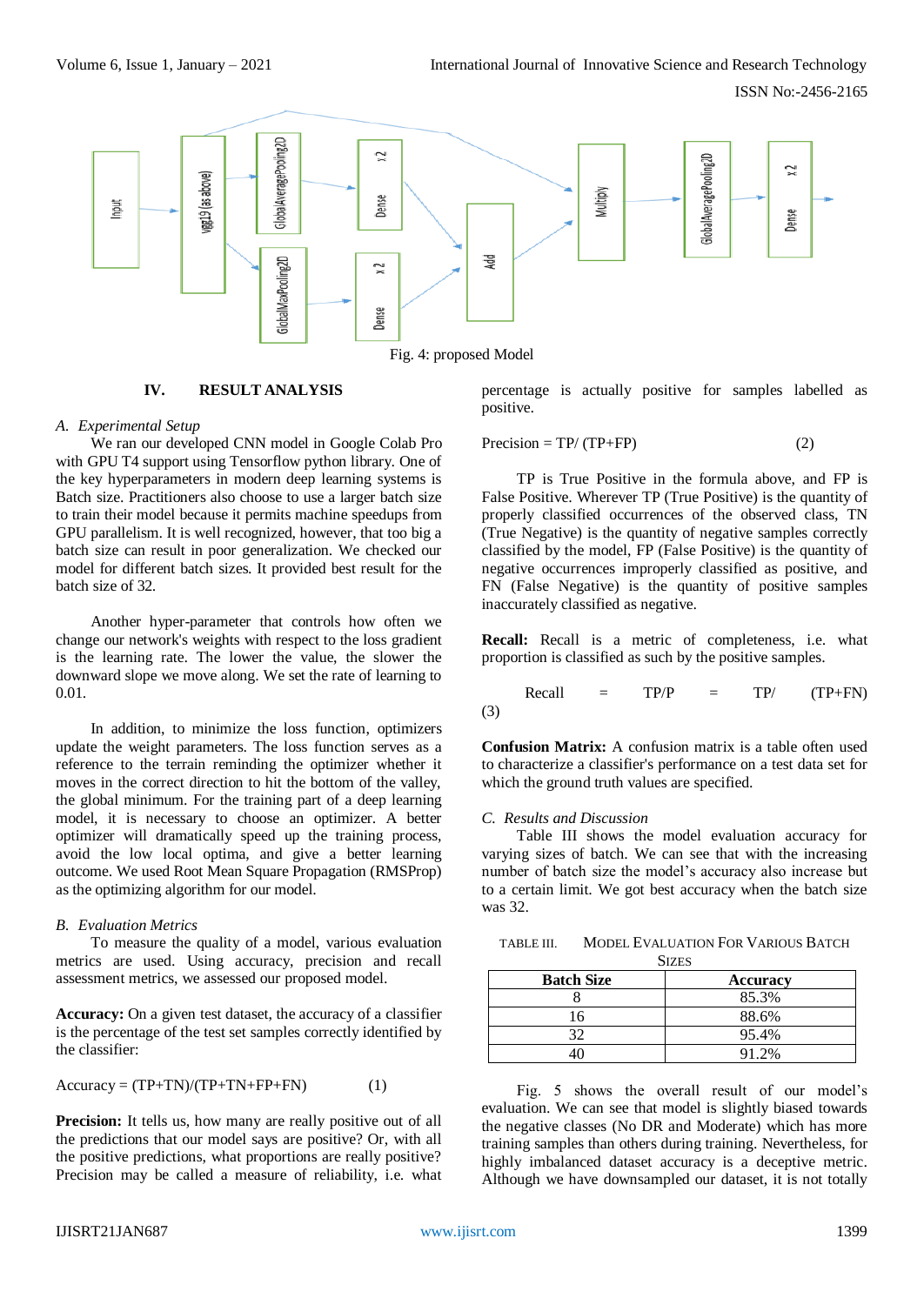free of imbalance. So besides accuracy we measured precision and recall as shown in table IV. Besides our model, we showed a comparison with some of the conventional methods like ResNet50, ResNet-101, and InceptionV3. We showed the average precision and recall of the five severity labels in table



Fig. 5: Confusion Matrix for the Test Set

TABLE IV. MODEL PRECISION AND RECALL METRIC

| <b>Severity Grade</b> | <b>Precision</b> | <b>Recall</b> |
|-----------------------|------------------|---------------|
| $0$ (No DR)           | 0.83             | 0.96          |
| 1 (Mild)              | 0.81             | 0.58          |
| 2 (Moderate)          | 0.66             | 0.73          |
| 3 (Severe)            | 0.5              | 0.49          |
| 4 (PDR)               | 0.65             | 0.51          |

TABLE V. MODEL COMPARISON

| <b>Models</b>     | <b>Accuracy</b> | <b>Precision</b> | <b>Recall</b> |
|-------------------|-----------------|------------------|---------------|
| Resnet-52         | 83.23%          | 58.23%           | 55.8%         |
| Resnet-101        | 85.6%           | 62.36%           | 64.6%         |
| Inception v3      | 88.4%           | 65.1%            | 66.3%         |
| Proposed<br>Model | 95.4%           | 0.69             | 0.65%         |

# **V. CONCLUSION**

Diabetic Retinopathy is a chronic eye disease that causes permanent blindness finally. Early diagnosis is can save one from blindness. For manual diagnosis, color fundus images are used but require highly domain experts and time consuming and expensive also. Different computerized methods has been developed. In this paper a novel deep convolutional neural network was developed. The model used the kaggle latest dataset on diabetic retinopathy. The color fundus images were preprocessed and downsampled as the dataset is imbalanced before feature extracting and classification using the proposed model. Study results showed that proposed model got the best evaluation accuracy of 95.4%. In case of average precision and recall our model overhead the state-of-art methods. In future, we will improve the average precision and recall metrics by embedding more fundus images.

#### **REFERENCES**

- [1]. Flaxman, Seth R., et al. "Global causes of blindness and distance vision impairment 1990–2020: a systematic review and meta-analysis." The Lancet Global Health 5.12 (2017): e1221-e1234.
- [2]. Jan, Sanaullah, et al. "Status of diabetic retinopathy and its presentation patterns in diabetics at ophthalomogy clinics." Journal of Postgraduate Medical Institute (Peshawar-Pakistan) 32.1 (2018).
- [3]. Porta, Massimo, and F. Bandello. "Diabetic retinopathy." Diabetologia 45.12 (2002): 1617-1634.
- [4]. Simonyan, Karen, and Andrew Zisserman. "Very deep convolutional networks for large-scale image recognition." arXiv preprint arXiv:1409.1556 (2014).
- [5]. Acharya, U. R., et al. "Computer-Based Detection of Diabetes Retinopathy Stages Using Digital Fundus Images." Proceedings of the Institution of Mechanical Engineers, Part H: Journal of Engineering in Medicine, vol. 223, no. 5, July 2009, pp. 545–553, doi:10.1243/09544119JEIM486.
- [6]. Casanova, Ramon, et al. "Application of random forests methods to diabetic retinopathy classification analyses." PloS one 9.6 (2014): e98587.
- [7]. Carrera, Enrique V., Andrés González, and Ricardo Carrera. "Automated detection of diabetic retinopathy using SVM." 2017 IEEE XXIV international conference on electronics, electrical engineering and computing (INTERCON). IEEE, 2017.
- [8]. Nayak, Jagadish, et al. "Automated identification of diabetic retinopathy stages using digital fundus images." Journal of medical systems 32.2 (2008): 107-115.
- [9]. Quellec, Gwenolé, et al. "Deep image mining for diabetic retinopathy screening." Medical image analysis 39 (2017): 178-193.
- [10]. Mansour, Romany F. "Deep-learning-based automatic computer-aided diagnosis system for diabetic retinopathy." Biomedical engineering letters 8.1 (2018): 41-57.
- [11]. Jiang, Yun, Ning Tan, Tingting Peng, and Hai Zhang. "Retinal vessels segmentation based on dilated multiscale convolutional neural network." IEEE Access 7 (2019): 76342-76352.
- [12]. Islam, Sheikh Muhammad Saiful, Md Mahedi Hasan, and Sohaib Abdullah. "Deep learning based early detection and grading of diabetic retinopathy using retinal fundus images." arXiv preprint arXiv:1812.10595 (2018).
- [13]. Pratt, Harry, et al. "Convolutional neural networks for diabetic retinopathy." Procedia computer science 90 (2016): 200-205.
- [14]. Gondal, Waleed M., et al. "Weakly-supervised localization of diabetic retinopathy lesions in retinal fundus images." 2017 IEEE international conference on image processing (ICIP). IEEE, 2017.
- [15]. Yang, Yehui, et al. "Lesion detection and grading of diabetic retinopathy via two-stages deep convolutional neural networks." International conference on medical image computing and computer-assisted intervention. Springer, Cham, 2017.